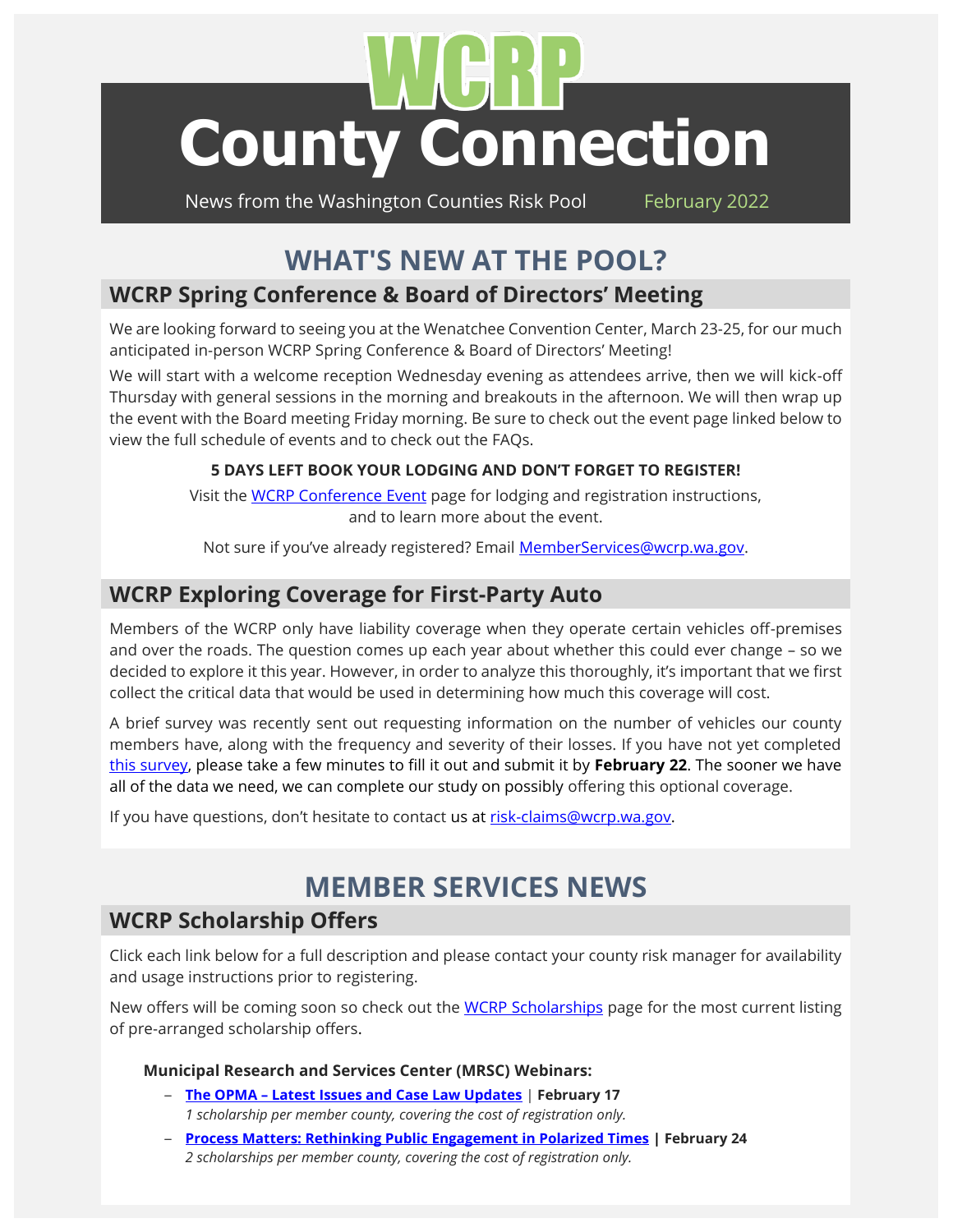- **[Procurement Series Part 2: Services](https://mrsc.org/Home/Training/Upcoming-Webinars/Procurement-Series-Part-2-Services.aspx)** | **March 8** *2 scholarships per member county, covering the cost of registration only.*
- **[Lodging Tax Basics](https://mrsc.org/Home/Training/Upcoming-Webinars/Lodging-Tax-Basics.aspx)** | **March 31** *2 scholarships per member county, covering the cost of registration only.*

#### **Combat First Aid Training for Law Enforcement In-Person Training**

– Three dates to choose from: **February 16 / March 16 / April 1** [\(click here t](http://www.wcrp.info/TRAINING/CFA%20Douglas%20County%202022.pdf)o learn more) *5 scholarships in total per member county, covering the cost of registration and first aid kits.* 

#### **Pacific Training Group (PTG) In-Person Training:**

- **[Assessing Courthouse Threats](http://www.wcrp.info/trainingpdf/ACT%20Ellensburg%20WA%20April%202022.pdf)**™ (ACT) **| April 5-6** *2 scholarships per member county, covering the cost of registration only.*
- **[Detect, Deter, Defeat](http://www.wcrp.info/trainingpdf/DDD%20Ellensburg%20WA%20April%202022.pdf) | April 7-8** *2 scholarships per member county, covering the cost of registration only.*
- **[Developing & Managing a Field Training Program](http://www.wcrp.info/trainingpdf/Developing%20and%20Managing%20a%20Field%20Training%20Program%20Ellensburg%20WA%20October%202022.pdf) | October 12-14** *2 scholarships per member county, covering the cost of registration only.*

## **WCRP Training**

Trainings sponsored by the Washington Counties Risk Pool are offered exclusively to WCRP members and at no charge! Please click each training title for specific details and to register.

Additional trainings will be coming soon, so be sure to check out the [WCRP Training](http://www.wcrp.info/training.asp) page for the most current listings.

#### **[Situational Awareness & Personal Safety 4-Part Virtual Course](http://www.wcrp.info/trainingpdf/Flyer%20Situational%20Awareness%20&%20Personal%20Safety%204-Part%20Series.pdf)**

**April 11, 13, 18, 20 | 10:00am-12:00pm per day**  Audience: Staff from all work environments and at all levels Cap: 475 attendees

#### **[Surviving the Active Lethal Threat Event 2-Part Virtual Course](http://www.wcrp.info/trainingpdf/Flyer%20Surviving%20the%20Active%20Lethal%20Threat%20Event%20(2-Part%20Training).pdf)**

**May 4-5 | 10:00am-12:00pm per day**  Audience: Staff from all work environments and at all levels Cap: 100 attendees

**[A Supervisor's Roadmap to Employment Law Essentials 3](http://www.wcrp.info/trainingpdf/Flyer%20Supervisor%20Roadmap%20to%20Employment%20Law%20Essentials%20Virtual%20Series.pdf)-Part Webinar Series** 

**April 7, 14, 21 | 10:00am-12:15pm per day** Audience: Supervisors and Managers Cap: 250 attendees

> Questions about training or member programs? Email [MemberServices@wcrp.wa.gov.](mailto:MemberServices@wcrp.wa.gov)

# **SAVE THE DATES!**

#### **[WCRP Conferences & Board Meetings](http://www.wcrp.info/conferences.asp)**

**Spring Conference & Board Meeting | March 23-25, 2022** Wenatchee Convention Center | Chelan County

**Summer Conference & Board Meeting | July 20-22, 2022** The Hilton Vancouver | Clark County

**Fall Conference & Board Meeting | October 26-28, 2022** Alderbrook Resort, Union | Mason County